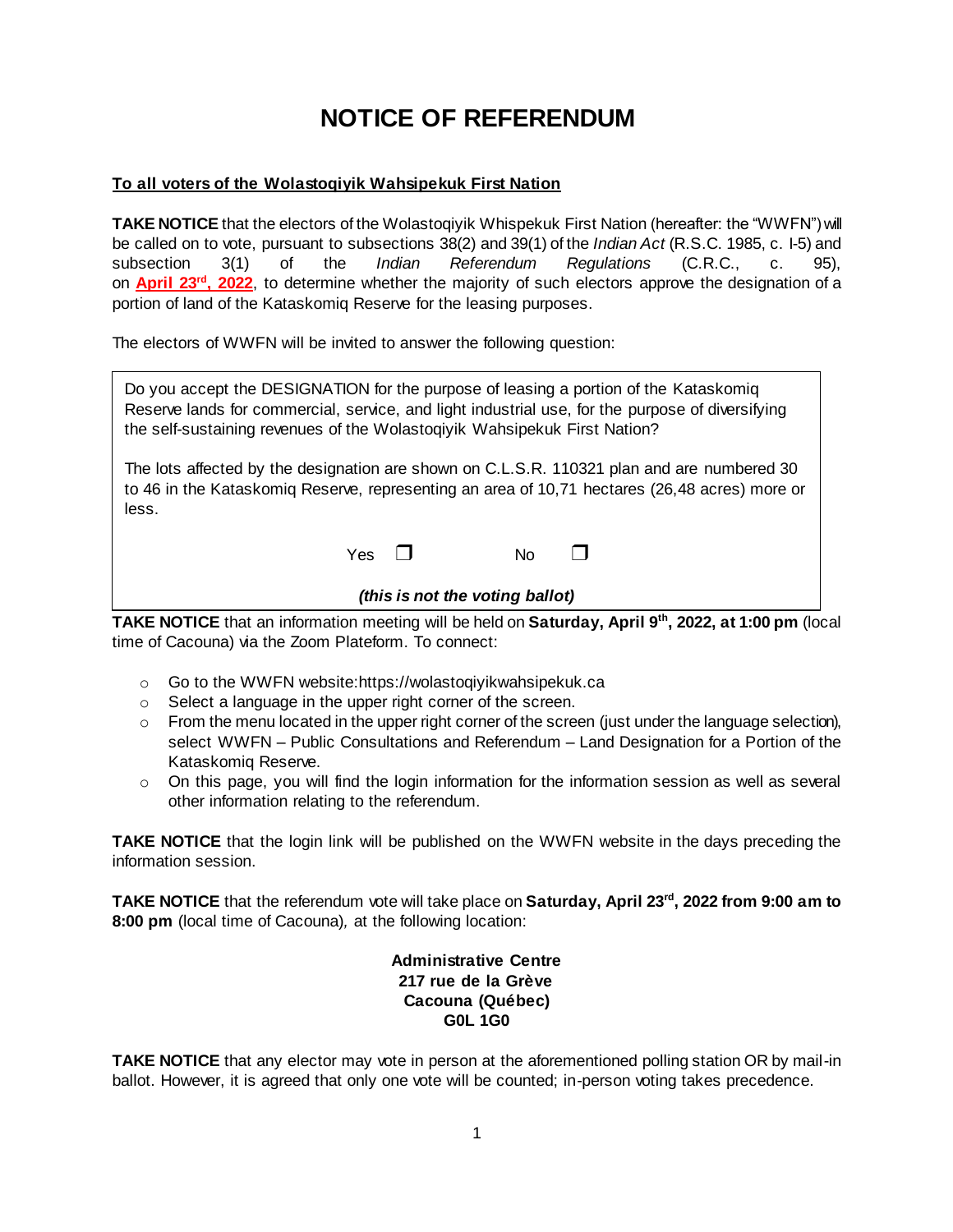Thus, electors will receive a mail-in ballot package to the last address known by the Grand Council. Nevertheless, electors will be able to choose to vote in person on the day of the referendum by going to the polling station under the following conditions:

- a) the elector returns the mail-in ballot to the electoral officer or deputy electoral officer; or
- b) where the elector has lost the mail-in ballot, the elector provides the electoral officer or deputy electoral officer with a written affirmation that the elector has lost the mail-in ballot, signed by the elector in the presence of the electoral officer, deputy electoral officer, a justice of the peace, a notary public or a commissioner for oaths.

Please take note that all travelling expenses for the vote in person will be assumed by the elector.

**TAKE NOTICE** that on the day of the referendum vote, the sanitary measures in force will be applied.

**TAKE NOTICE** that the Information Document is in the mail-in ballot package and is also available at the WWFN administrative office or on the website of the WWFN:

| Administrative Office of the WWFN | <b>AND</b> | Website of the WWFN:          |
|-----------------------------------|------------|-------------------------------|
| 217 rue de la Grève               |            | www.wolastogiyikwahsipekuk.ca |
| Cacouna (Qc)                      |            |                               |
| G0L 1G0                           |            |                               |

**FURTHER, TAKE NOTICE** that the voters list has been submitted by the Registration Officer of the WWFN as mentioned in the subsection 4(1)a) of the *Indian Referendum Regulation*. The voters list can be modified as follows:

- a) On request, the electoral officer or deputy electoral officer shall confirm whether the name of a person is on the voters list;
- b) The Referendum Officer will revise the voters list where it's demonstrated that:
	- o a voter's name is not on the list; or
	- o a voter's name is inaccurately entered; or
	- o the name of a person not eligible to vote appears.

**\*** For the purposes listed under b), a person may demonstrate that:

- $\circ$  that the name of an elector has been omitted from, or incorrectly set out in, the voters list by presenting to the electoral officer evidence from the Registrar or from the band that the elector is on the Band List, is at least 18 years of age and is qualified to vote at band elections; and
- $\circ$  that the name of a person not qualified to vote has been included in the voters list by presenting to the electoral officer evidence that that person is not on the Band List, is not at least 18 years of age or is not qualified to vote at band elections.